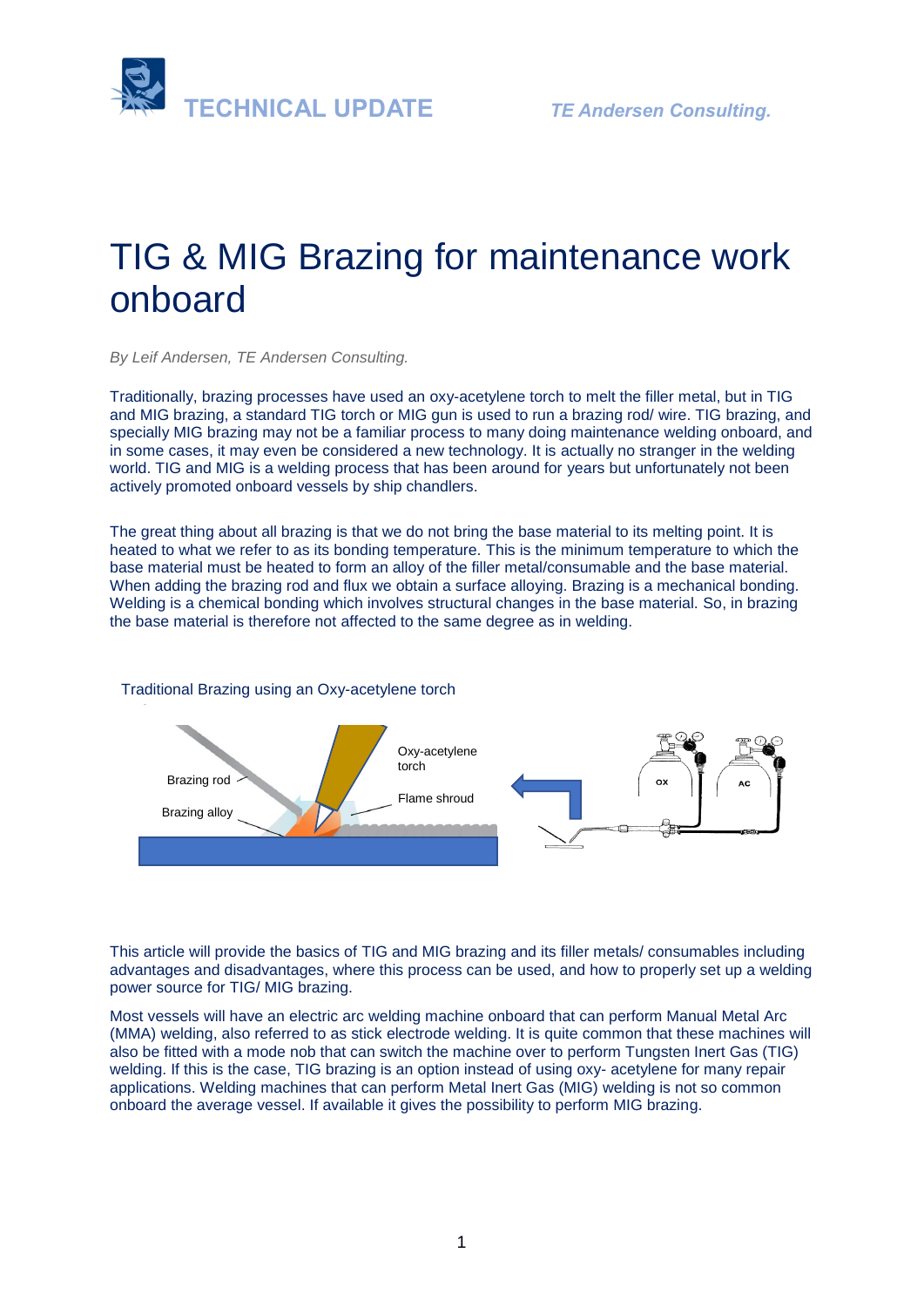

### TIG/MIG brazing versus TIG/MIG welding

Rods and wires that are used for TIG and MIG brazing have a general melting temperature of 1060 °C (1940°F). Steel and typical steel rods and wires used for TIG and MIG welding have a general melting temperature of 1650°C (2800°F). Therefore, lower settings (amperage and voltage) can be used for TIG and MIG brazing, putting less heat into the base material. Less heat means less distortion and less structural changes to the material being welded/brazed.

Using less heat also is advantageous for galvanized steels. Welding galvanized steels involves burning away the protective zinc coating. Zinc will typically melt at 420°C (740°F) and vaporize at 910°C (1670°F). The immediate weld zone, either using MIG steel wire or MIG braze wire, will vaporize the zinc coating. The adjacent weld zone area is where a difference can be seen. The higher temperature of 1650°C (2800°F) that is needed to melt the steel wire causes more zinc to vaporize away from the adjacent weld zone. Vaporized zinc appears as a white ash substance. Zinc has a good flow characteristic by nature. By limiting the amount of vaporization through lower heat input, the zinc coating can, re-flow itself and re-solidify closely or directly next to a MIG braze joint, improving the corrosion protection.

Compere the heat affected zone between MIG brazing and MIG welding on steel plates 0.7 mm (0.027").

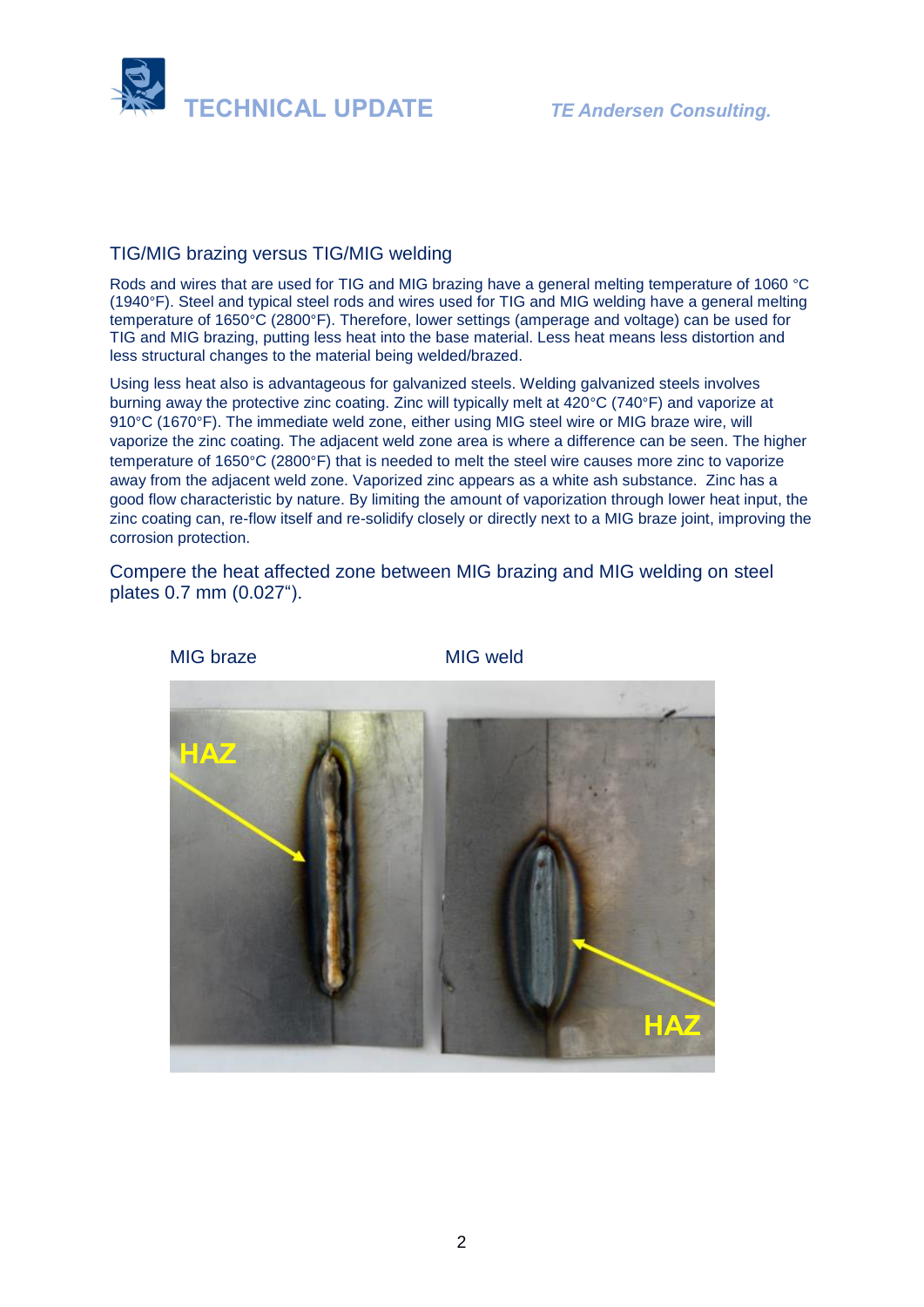

# MIG brazing verses MIG welding on Galvanized steel plates 1.1mm (0.043") MIG braze MIG weld MIG braze MIG weld





Front Executive Contract Contract Back Executive Contract Article 2 and District Back Executive Contract Article 2 and District Back Executive Contract Back Executive Contract Article 2 and District Back Executive Contract

MIG brazing produces smaller heat effected zone (HAZ) and less damage to the galvanizing

TIG/MIG brazing disadvantages to consider: Generally, silicon bronze wire (that is most common to use) is more expensive than mild steel wire. Additionally, for MIG brazing, because of the composition, the wire is softer than a mild steel filler metal and occasionally can cause bird nesting/ backlash or other feeding issues if recommendations and advices are not followed.

## TIG/MIG brazing versus Oxy-Acetylene brazing

The filler rods in TIG/MIG brazing are quite different from conventional oxy-acetylene brazing rods. As the TIG/MIG torch provides a protective argon gas shroud, there is no need for the addition of flux, as with the long-established oxy-acetylene brazing process. The arc from the TIG/MIG torch is more concentrated and will not to the same extent as oxy-acetylene brazing spread out and cause distortion to the base material. The brazing speed and deposition rate will also be much higher when doing TIG/MIG brazing. Oxy-Acetylene equipment is heavy, cumbersome and time consuming to move to different repair locations onboard. Total weight for 2 X 40L cylinders plus regulators, hoses and torch can reach 120 Kg (264 lbs). A modern inverter welding machine can be down to 24 Kg (52 lbs) plus a 10L argon cylinder 18 Kg (39 lbs) giving a total 42 Kg (92 lbs). So only 1/3 of the weight compared to oxy-acetylene brazing equipment.

TIG/MIG brazing disadvantages to consider: Smaller pipe assemblies and intricate work involving capillary phosphor and silver joints will be better performed using oxy- acetylene brazing.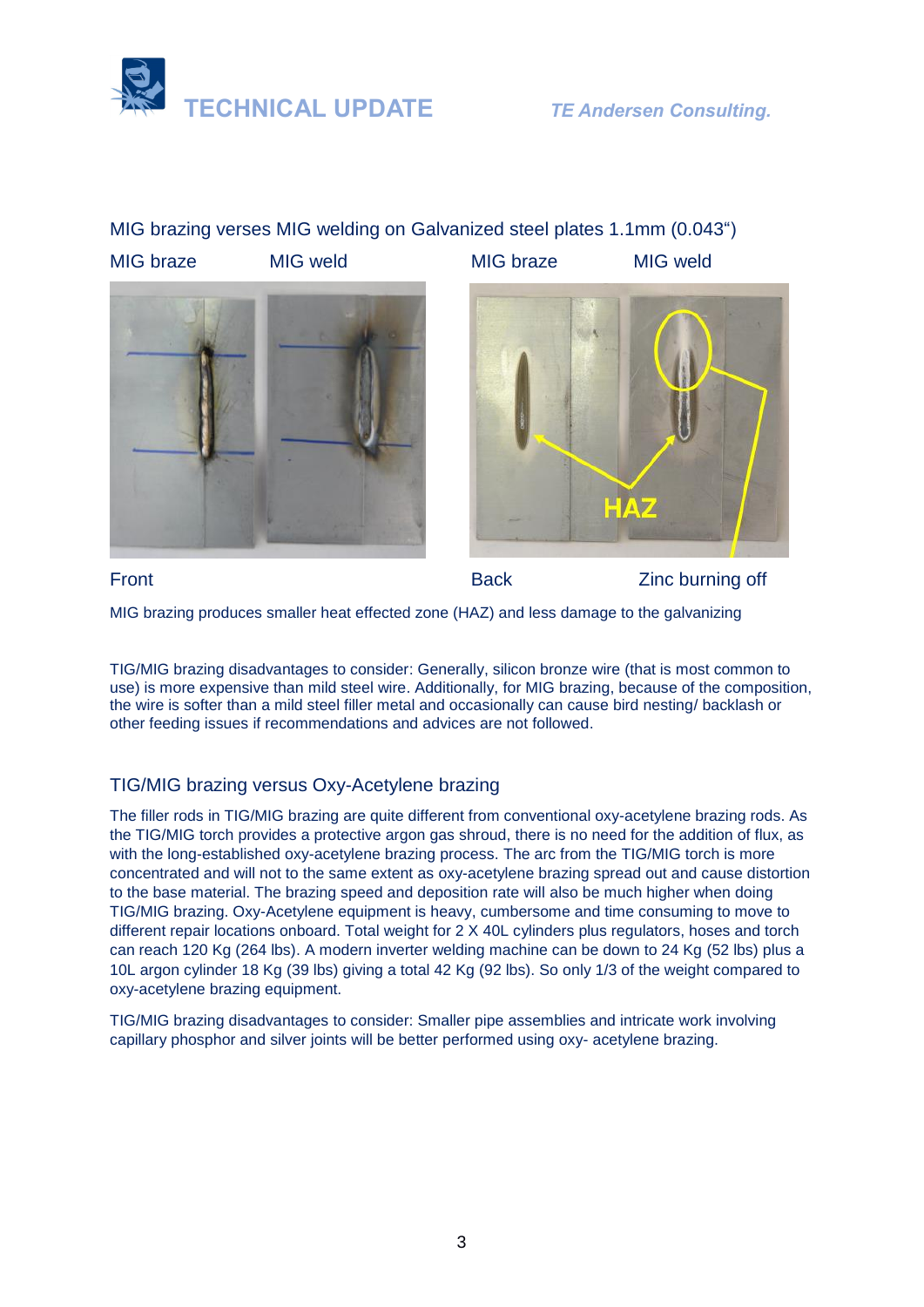

# TIG brazing

TIG (Tungsten Inert Gas) welding also referred to as Gas tungsten arc welding (GTAW), is an arc welding process that uses a non-consumable Tungsten (Wolfram) electrode to produce a brazing/ weld pool.

In practice, the heat source is the TIG arc but run on a low current so as not to melt the base material with a suitable filler rod fed into the arc. Irrespective of the filler rod used, argon is the recommended shielding gas.







Weco Micro Pulse 302MFK set up for TIG welding/brazing.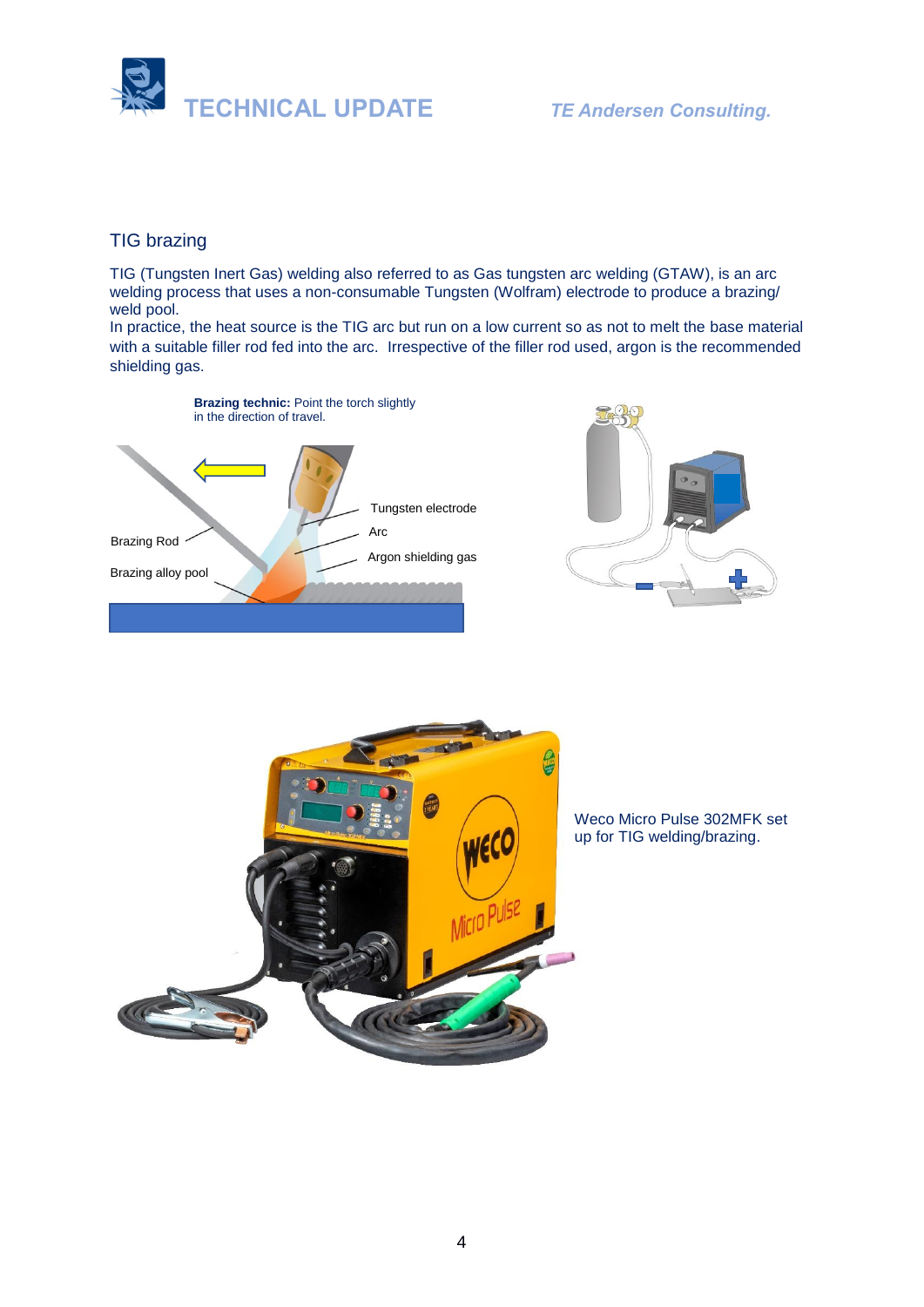

#### Process Tips:

As for all brazing (Oxy-acetylene or TIG): Always remember that cleanliness of the work piece is a priority for first class results: remove any oxide or grease from the joint area.

TIG brazing is relatively straightforward. The TIG torch needs a Lanthanum alloyed tungsten electrode (color code gold) and DC current with the torch connected to minus polarity. NB. Thoriated TIG welding electrodes with 2% thorium oxide (color code red) are currently the most widely used electrodes worldwide. Thorium is however a radioactive element and as such represents a potential danger to health and environment. Thorium is a so-called "a-emitter," but when enclosed in a tungsten matrix, the "a" radiation emitted externally is negligible. The danger to the welder arises when thorium oxide gets into the respiratory canals. This problem can occur during welding (vapors) as well as when grinding the electrode tip (grinding dust).



Recommendation: Tungsten electrodes alloyed with Lanthanum (color code gold) can be used for AC and DC welding.

The TIG torch should preferably be fitted with a gas lens diffuser. A typical gas lens is composed of a copper and or brass body with layered mesh screens of steel or stainless steel that helps evenly distribute the shielding gas around the tungsten and along the weld puddle and arc. Gas lenses can be used with all shielding gases and are available for both airand water-cooled TIG torches. The most durable gas lenses-feature a porous metal filter that greatly improves laminar flow compared to mesh screen designs. The TIG torch alumina nozzle should be size 8. This because the brazing alloys molten pool need good protection towards oxidation.

Whereas TIG welding with say 1.6mm (0.063") silicon bronze rod would require 80-95 amps, TIG brazing will only require less than half that current, more in the order of 35-45 amps.

It is important for the operator to be comfortably positioned with regards to the parts being joined, so that the whole procedure can flow at a relatively fast rate. Maintaining torch and filler rod angles with respect to the workpiece is key to prevent breakdown of the inert gas envelope and avoid atmospheric contamination of the joint. The operator should always use a technique that only flows the filler rod and does not melt the base metal.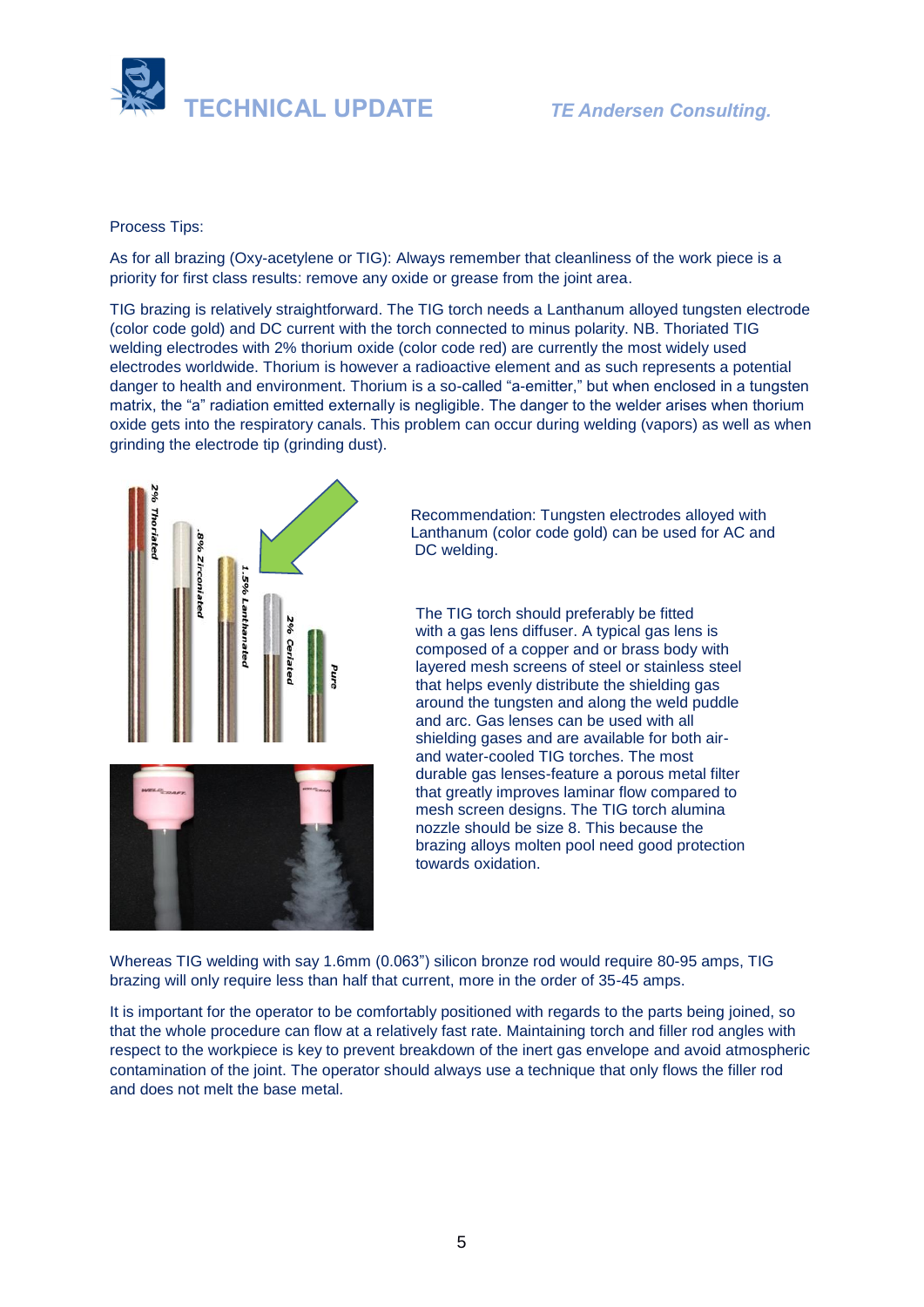

# MIG brazing

MIG (Metal Inert Gas) process, also referred to as Gas Metal Arc Welding (GMAW) is a Wire Welding process. Wire Welding is a process where a wire from a reel is fed through a welding torch passing a contact tip supplying the welding current. The wire melts and is transferred to the pool through the arc. A shielding gas (Argon) is necessary to prevent oxygen oxidising the pool.





Weco Micro Pulse 302MFK set up for MIG welding/brazing.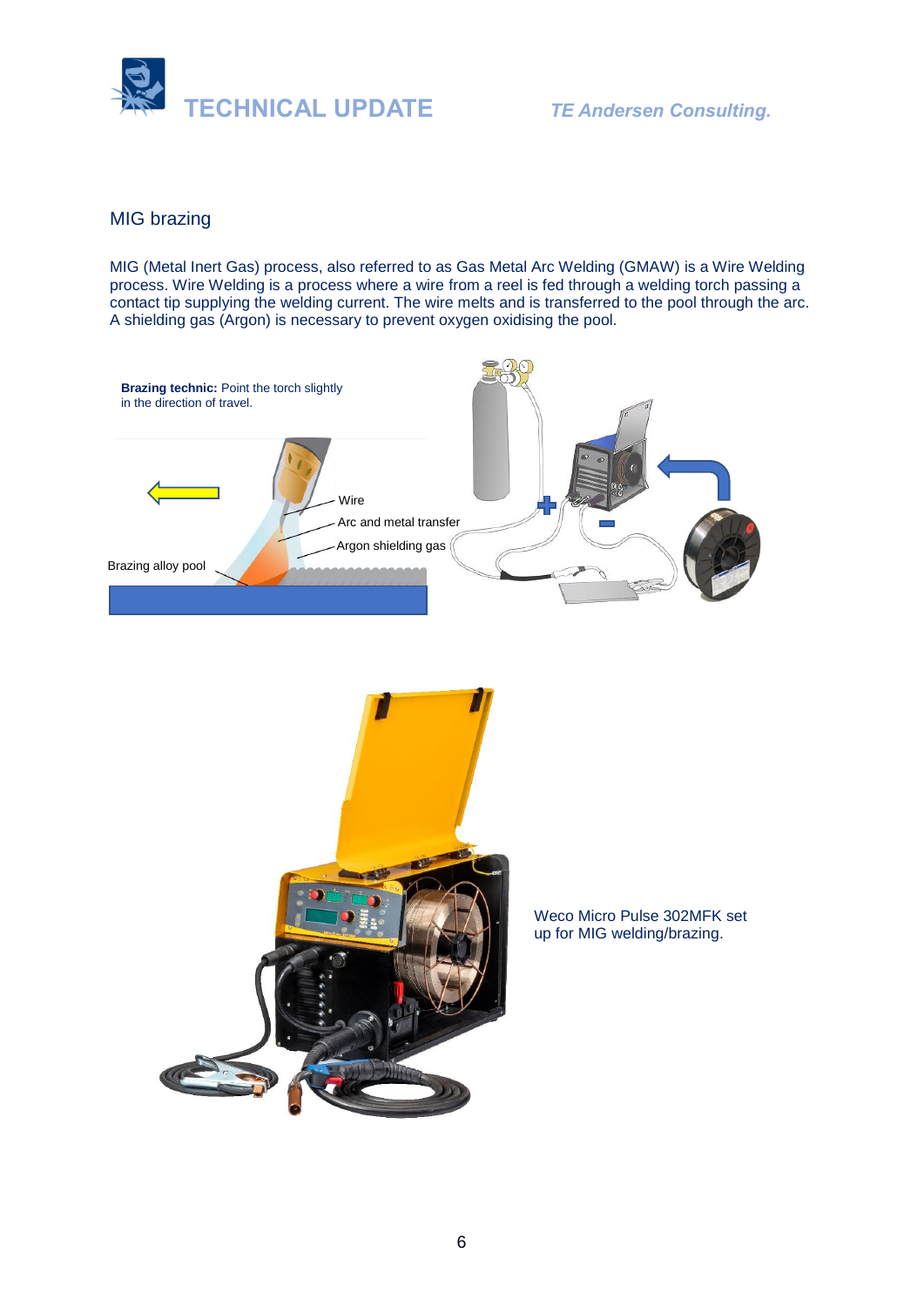

MIG brazing can be performed using a standard MIG welding machine, equipped with a conventional torch or a spool gun.



The brazing can be done with short-circuit transfer, and the arc characteristics will be like a mild steel filler metal arc. However, Pulse MIG equipment will give the best results when MIG brazing. Pulse equipment simply provides lower heat input into the base metal because it uses one molten drop of wire per pulse, which also results in virtually spatter-free deposit. Generally, this type of equipment has a computerized program that controls a number of different parameters.



Pulse transfer: A droplet of filler metal transfers from the wire to the workpiece during each pulse of current. Results in less spatter, faster brazing speed, less heat input.

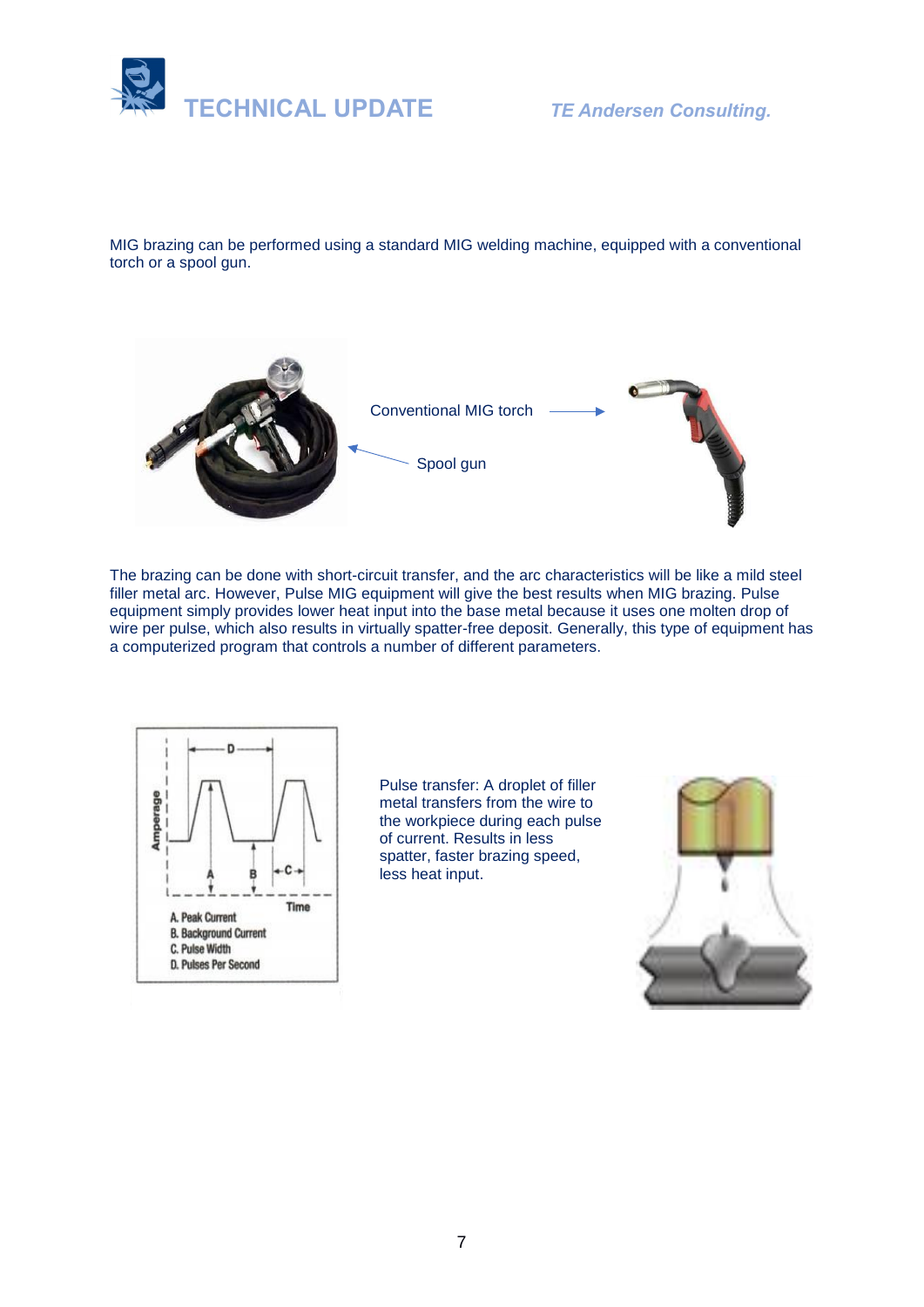

Key components that must be correct to achieve the best results possible:

• Shielding gas: It is critical that 100% argon shielding gas is used with the brazing wire.





- Drive rolls: In order to avoid any abrasions to the wire when it is fed, U-groove drive rolls are recommended. Silicon bronze wire is softer than steel wire. Set the drive roll pressure slightly less than you would for steel wire.
- A Teflon, plastic-graphite, or carbon fibre liner is recommended due to the softness of the silicon bronze wire.
- Polarity: Polarity should be set to DC + polarity to the torch.
- Technique: Techniques used for MIG brazing are similar to aluminium MIG welding techniques. The welder should position himself to push the welding torch.

The operator should also position himself so that he can see in front of the arc. The lower current and voltage settings used for MIG brazing typically cause the arc to be smaller than what the operator is used to seeing when MIG welding. Being able to see where the arc is and how the arc is reacting is very important for producing a successful brazing. Pushing the welding torch also aids with MIG brazing when working with coated metals. The zinc that is being vaporized from the arc needs to escape the joint. Pushing the welding torch allows vaporized zinc to escape more freely, as opposed to dragging the welding torch. Trapping vaporized zinc in the MIG brazed joint can lead to excessive, unwanted porosity.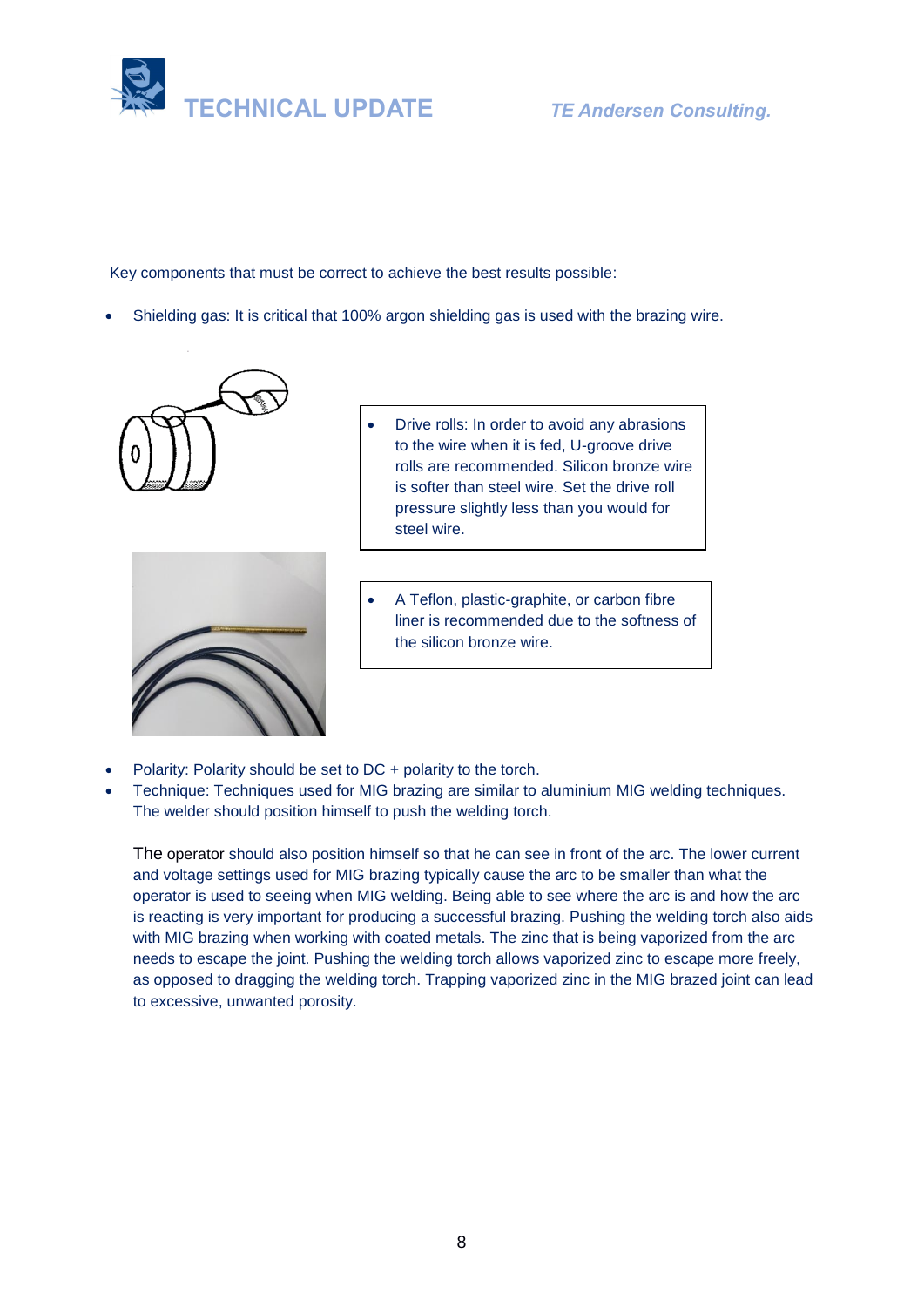

Notes regarding the welding power source:

Pulse-control MIG brazing is a rather new feature added to MIG welding machines. Therefore, if a MIG welding machine is older than eight years, it most probably doesn't have this feature. If to invest in a new power source it is recommended to purchase a dual-purpose machine that can do all welding processes: Manual Metal Arc (MMA) also known as Stick electrode welding, Tungsten Inert Gas (TIG) welding and Metal Inert Gas (MIG) welding.



Recommended welding machine for TIG & MIG Brazing (& Welding): Weco **Micro Pulse 302MFK.** This is a 3 phase robust designed Inverter for Synergic, Pulse Synergic and Double Pulse Synergic MIG/MAG welding, MMA and TIG Lift Arc welding. Easy to transport, compact and only 24 kg (52 lbs), it is a most suitable machine for maintenance and repair brazing and welding onboard.

Filler/Consumables for TIG and MIG brazing according to AWS A5.7 / A5.8:

There is a large number of consumables available for TIG and MIG brazing. The below mentioned consumables are therefore based on selecting what will be most in demand and useful for repair work onboard a vessel.

There are also added a number of suppliers/ manufacturers of TIG and MIG brazing alloys and the different alloys they offer. Make sure that the particular brand is according to the AWS specification in case changes have taken place.

The most common alloys for TIG and MIG brazing are Copper Silicon, Copper Aluminium and Copper Tin. These alloys are all rather thick flowing. TIG brazing can also be performed using Copperphosphor, Copper-silver capillary brazing alloys.

It is recommended to treat rods and wires for TIG and MIG brazing similar to aluminium wires. With other words, with a high degree of cleanliness.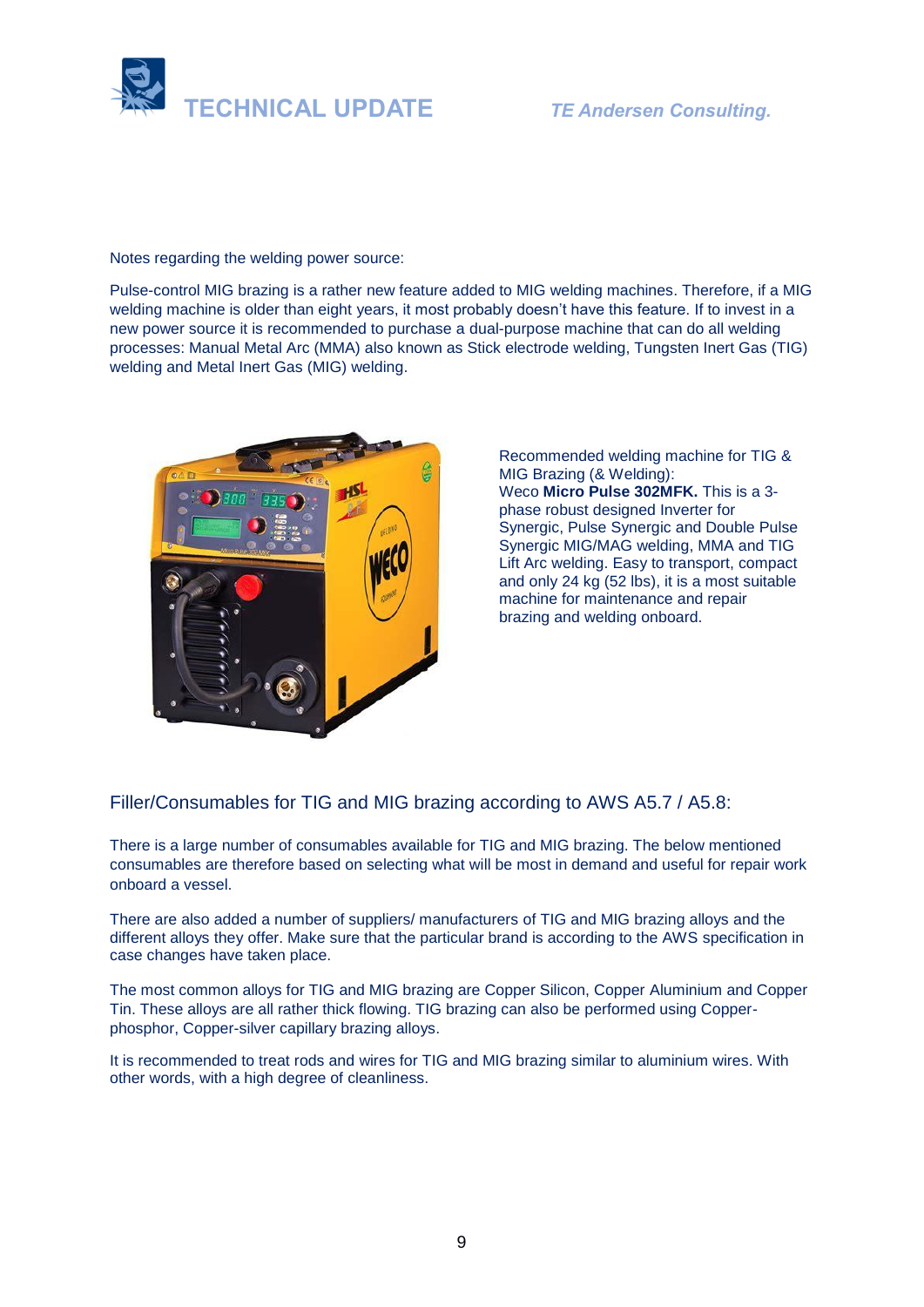

# • Silicon bronze ERCuSi-A (EN ISO Cu6560/ CuSi3Mn1)

Copper silicon wires/rods contain from 2.8% to 4% silicon with about 1.5% manganese, 1% tin, and 1 % zinc. This filler wire is used for brazing of galvanized steel and for welding silicon bronzes and brasses. When TIG brazing with silicon bronze filler metal the molten metal bonds the base materials together, but does not provide fusion like mild steel filler metal. Because of this, silicon bronze can be used for brazing dissimilar materials together, such as cast iron to steel, stainless steel to steel, copper to carbon steel or stainless steel. Silicon bronze is more wear resistant than carbon steel so it is sometimes used as a wear resistant layer on journals or shafts. The low melting point of silicon bronze also provides a cooler process, putting less heat into the material that is being brazed. Reduction in heat input leads to less distortion and the ability to braze on heat sensitive materials without compromising the physical properties. It is an ideal process for joining thinner metals together, filling gaps, and sheet metal work such as HVAC (Heating, Ventilation and Air Conditioning).

SIF Sifmig 968 (ERCuSi-A) MIG brazing SIF Sifsilcopper No 968 (ERCuSi-A) TIG brazing CEWELD CuSi-A (ERCuSi-A) TIG/MIG brazing OERLICON Copperfil CuSi3 (ERCuSi-A) MIG brazing ESAB OK Autrod 19.30 (ERCuSi-A) MIG brazing LINCOLN LNM CuSi3 (ERCuSi-A) MIG brazing HARRIS Silicon bronze (ERCuSi-A) TIG/MIG brazing VOESTALPINE BOHLER FONTARGEN A 202M (ERCuSi-A) MIG brazing VOESTALPINE BOHLER FONTARGEN A 202W (ERCuSi-A) TIG brazing

- Aluminium bronze ERCuAl-A2 (EN ISO Cu6180/CuAl10Fe1).
- Aluminium bronze ERCuAl-A1 (EN ISO Cu6100/CuAl7).

Aluminium bronze wires/rods contain approximately from 6 to 11% aluminium and 1% iron. The ERCuAl-A1 contain 6 to 8.5% aluminium that gives a deposit with 47% elongation and 125 Hardness Brinell. ERCuAl-A2 contain 8 to 11% aluminium that gives a deposit with 28% elongation and 140Hardness Brinell. Use aluminium bronze in place of silicone bronze if you need more wear resistance surface than what silicone bronze provides. It's much harder than silicone bronze. Applications cover overlays on shafts, propellers, housings, couplings, bushings, valve seats, pumps, and other surfaces needing a bronze wearing surface. Aluminium bronze and Silicon bronze can be used to repair cast iron but aluminium bronze will make a stronger joint.

SIF Sifmig 328Brazing (ERCuAl-A1) MIG brazing SIF Sifalbronze No 32 (ERCuAl-A2) TIG brazing CEWELD CuAl8 (ERCuAl-A1) TIG/MIG brazing OERLICON Copperfil CuAl8 (ERCuAl-A1) MIG brazing ESAB OK Tigrod 19.40 (ERCuAl-A1) TIG brazing LINCOLN LNM CUAL8 (ERCuAl-A1) MIG brazing HARRIS Aluminum bronze A2 (ERCuAl-A2) TIG/MIG brazing HARRIS Aluminum bronze A1 (ERCuAl-A1) TIG/MIG brazing VOESTALPINE BOHLER FONTARGEN A 2115/8M (ERCuAl-A1) MIG brazing VOESTALPINE BOHLER FONTARGEN A 2115/8W (ERCuAl-A1) TIG brazing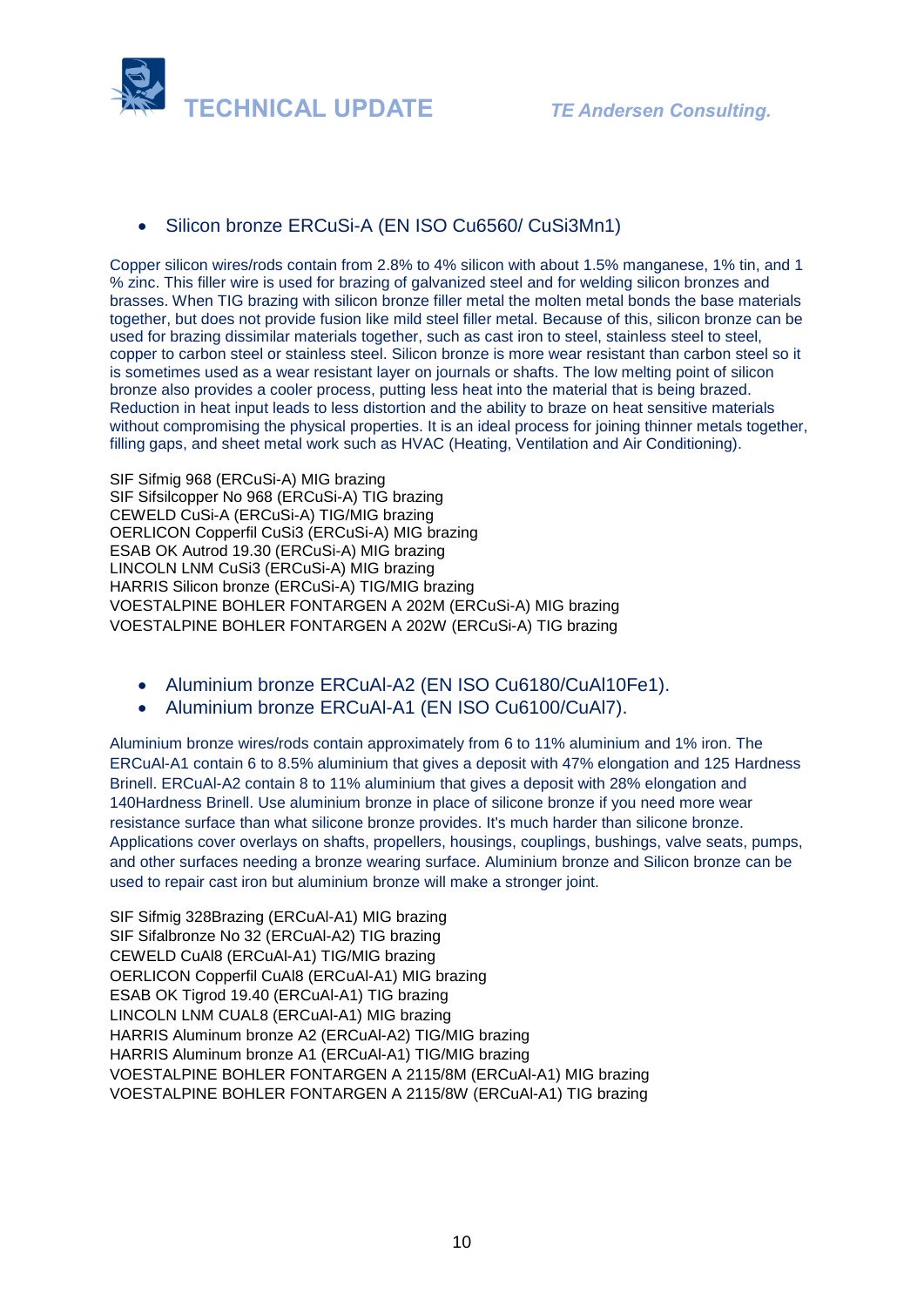

# • Tin bronze (Phosphor bronze) ERCuSn-A (EN ISO Cu5180 A/CuSn6P)

Phosphor bronze is a copper-tin bronze containing approximately 5% tin and up to 0.35% phosphor added as a deoxidizer.

SIF Sifmig No 8 Brazing (ERCuSn-A) MIG brazing CEWELD CuSn6 (ERCuSn-A) TIG/MIG OERLICON Copperfil CuSn6 (ERCuSn-A) TIG LINCOLN LNT CuSn6 (ERCuSn-A) TIG HARRIS Phos bronze A (ERCuSn-A) TIG/MIG brazing VOESTALPINE BOHLER UTP A32 (ERCuSn-A) TIG brazing VOESTALPINE BOHLER FONTARGEN A 203/6M (ERCuSn-A) MIG brazing VOESTALPINE BOHLER FONTARGEN A 203/6W (ERCuSn-A) TIG brazing

• Copper- phosphor- silver (Capillary brazing alloys) BCuP-

This capillary brazing alloys contain mostly copper and from 5 to 7% phosphor and some alloys also from 2 to 15% silver. They are in general thinner flowing than the previous mentioned bronzes and require a capillary joint in order to work to its full capacity. Traditionally these alloys are used in combination with an oxy acetylene torch but can with good result be used for TIG brazing. NB. Never use copper-phosphors brazing alloys to braze iron or nickel-based alloys or for parts working in sulphurous environment. The below mentioned consumables are Voestalpine Bohler Fontargen products according to AWS A5.8. There are a number of other manufacturers/ suppliers on the market.

VOESTALPINE BOHLER FONTARGEN : A 2003 (BCuP-2) Cu 93%-P 7% A 3002 (BCuP-6) Cu 91%-P 7%- Ag 2% A 3005 (BCuP-3) Cu 89%-P 6%- Ag 5% A 3015 (BCuP-5) Cu 80%- P 5%- Ag 15%

TIG brazing rods are available in sizes: 1mm (0.039") – 1.6mm (0.063") - 2mm (0.079") – 2.5mm  $(0.098") - 3.2$ mm $(0.126")$ . MIG brazing wires are available in sizes: 0.8mm (0.030") – 1.0mm (0.039") – 1.2mm (0.047") – 1.6mm (0.063"). Delivery form:

TIG brazing rods





[MIG br](https://www.google.co.uk/url?sa=i&rct=j&q=&esrc=s&source=images&cd=&cad=rja&uact=8&ved=2ahUKEwjm1eWz29TgAhVBmIsKHUYdAJYQjRx6BAgBEAU&url=https%3A%2F%2Fwww.weldingsuppliesdirect.co.uk%2Fsifmig-328-mig-brazing-wire-1-2mm-12-5kg.html&psig=AOvVaw1aVB-5sDC4nosXPJKLxgSv&ust=1551109511822388)azing Standard wire reel

> A MIG brazing Spool gun require a small size wire spool

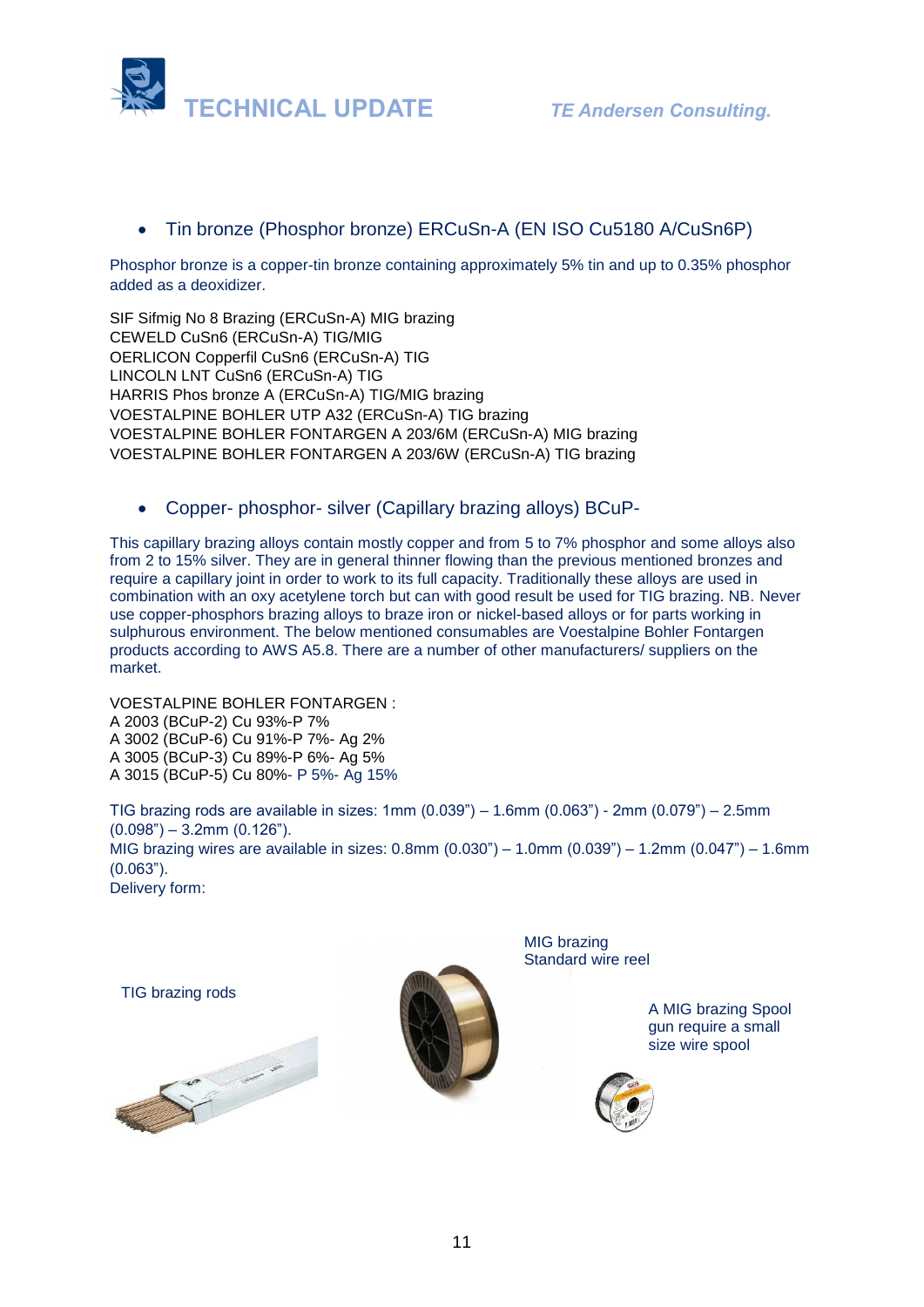

#### Brazing parameters:

The most common error that operators do when setting the parameters for TIG and MIG brazing is setting the output of the welding machine too high and making too hot a pool. When MIG brazing use a lower wire speed (Amperage) setting than what is generally used for welding with steel wire. Also, use lower voltage settings. This requires the power source to deliver a stable arc in the low power range.

#### Weco Micro Pulse 302MFK Synergic parameters

#### MIG Short spray with CuSi3 Ø0.8mm (0.031") and 100% argon the parameters are:

| Thickness mm | Amperage (A) | Voltage (V) | Wire speed (m/min)           |
|--------------|--------------|-------------|------------------------------|
| 0.6(0.024")  | 42           | 12.0        | $4.0$ (13.1 ft/min)          |
| 0.8(0.031")  | 48           | 12.6        | 4.5 (14.7 ft/min)            |
| 1.0(0.039")  | 54           | 13.1        | 5.1 $(16.7 ft/min)$          |
| 2.0(0.079")  | 132          | 18.1        | 11.1 $(36.4 \text{ ft/min})$ |

MIG Pulse with CuSi3 Ø0.8mm (0.031") and 100% argon the parameters are:

| Thickness (mm) | Amperage (A) | Voltage (V) | Wire speed m/min  |
|----------------|--------------|-------------|-------------------|
| 0.6(0.024")    | 29           | 15.6        | 3(9.8 ft/min)     |
| 0.8(0.031")    | 33           | 15.7        | 3.5(11.5 ft/min)  |
| 1.0(0.039")    | 45           | 15.8        | 4.3(14.1 ft/min)  |
| 2.0(0.079")    | 93           | 19.0        | 8.5 (27.9 ft/min) |

For TIG brazing the amperage setting will be more situation and operator depending from case to case.

#### Edge preparation

In TIG and MIG brazing it is important that the brazing alloy flows through the joint and grips the back edge of the assembly. For that to happen there is a need for sufficient root opening.